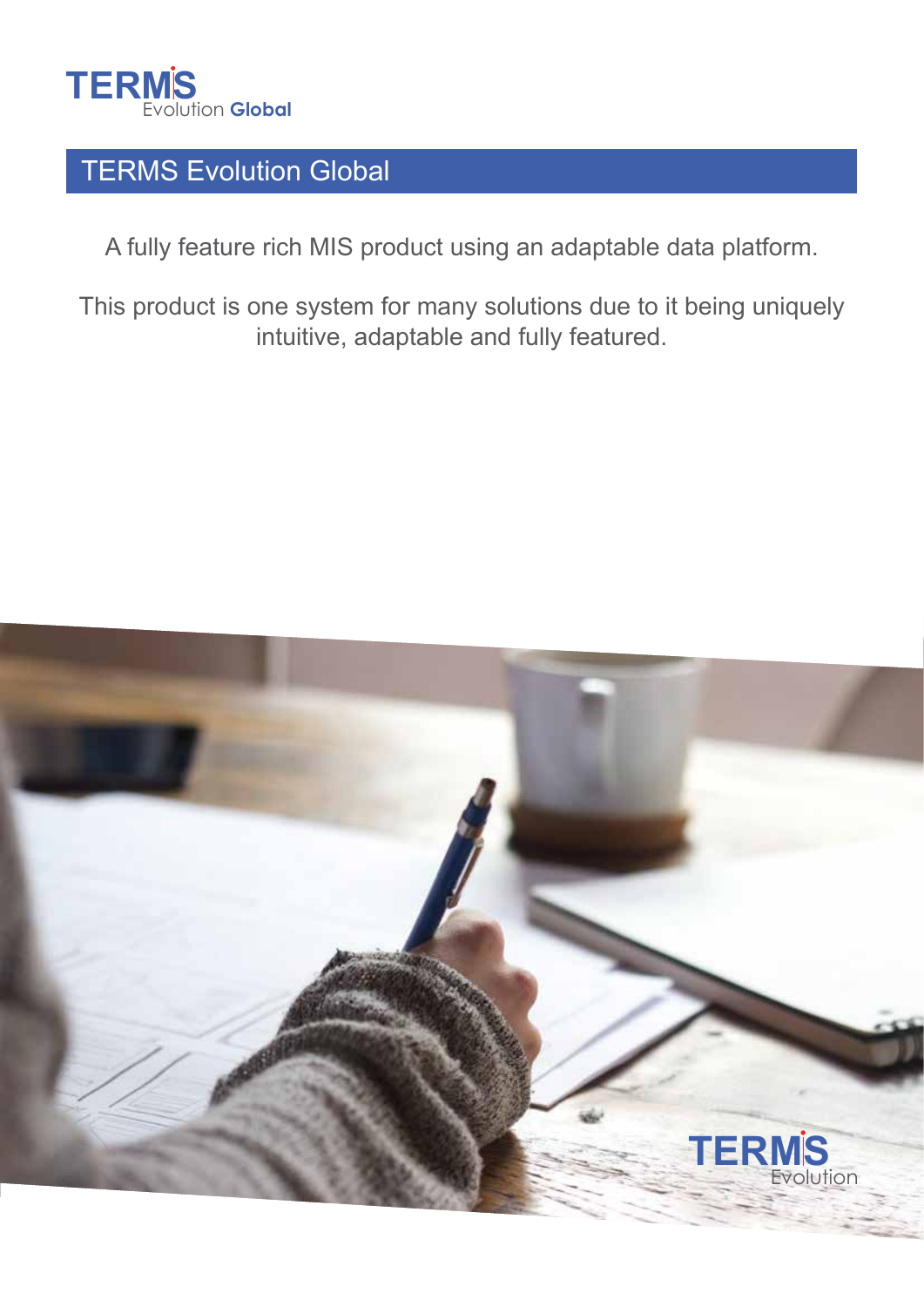

Taking the full power of the TERMS Evolution system onto the hosted internet, whilst maintaining the most secure system available within this sector.

Total freedom of access for your users and managers whilst maintaining total control of your data. This option gives you the most secure high-performance MIS available on the internet or any intranet.

# **TERMS Evolution Global**

| Enrolments                                   | Staff and Tutors             |
|----------------------------------------------|------------------------------|
| Courses and Curriculum                       | Accounting and Finance       |
| $\triangledown$ Examinations                 | Reporting and Analysis       |
| Web Courses                                  | SSRS Reporting               |
| Web Enrolments and Tutor Module              | WordPress Web Site           |
| Room and Facility Booking                    | Helpdesk Support             |
| Security                                     | Separated Fully Hosted       |
| $\blacktriangleright$ Funding and Statistics | SO 27001 Certified           |
| Learners                                     | ◆ Documentation and Training |
|                                              | <b>Expandable System</b>     |

## **Enrolments**

A full and comprehensive enrolment system that is simple in its use. A trained operator can complete full enrolment of a new learner through to payment receipt in less than two minutes.

## **Courses and Curriculum**

You have full control over Course and Curriculum information, including planning. The system contains a simple method of copying and generating courses, including full timetables, as well as allowing for complete analysis and control.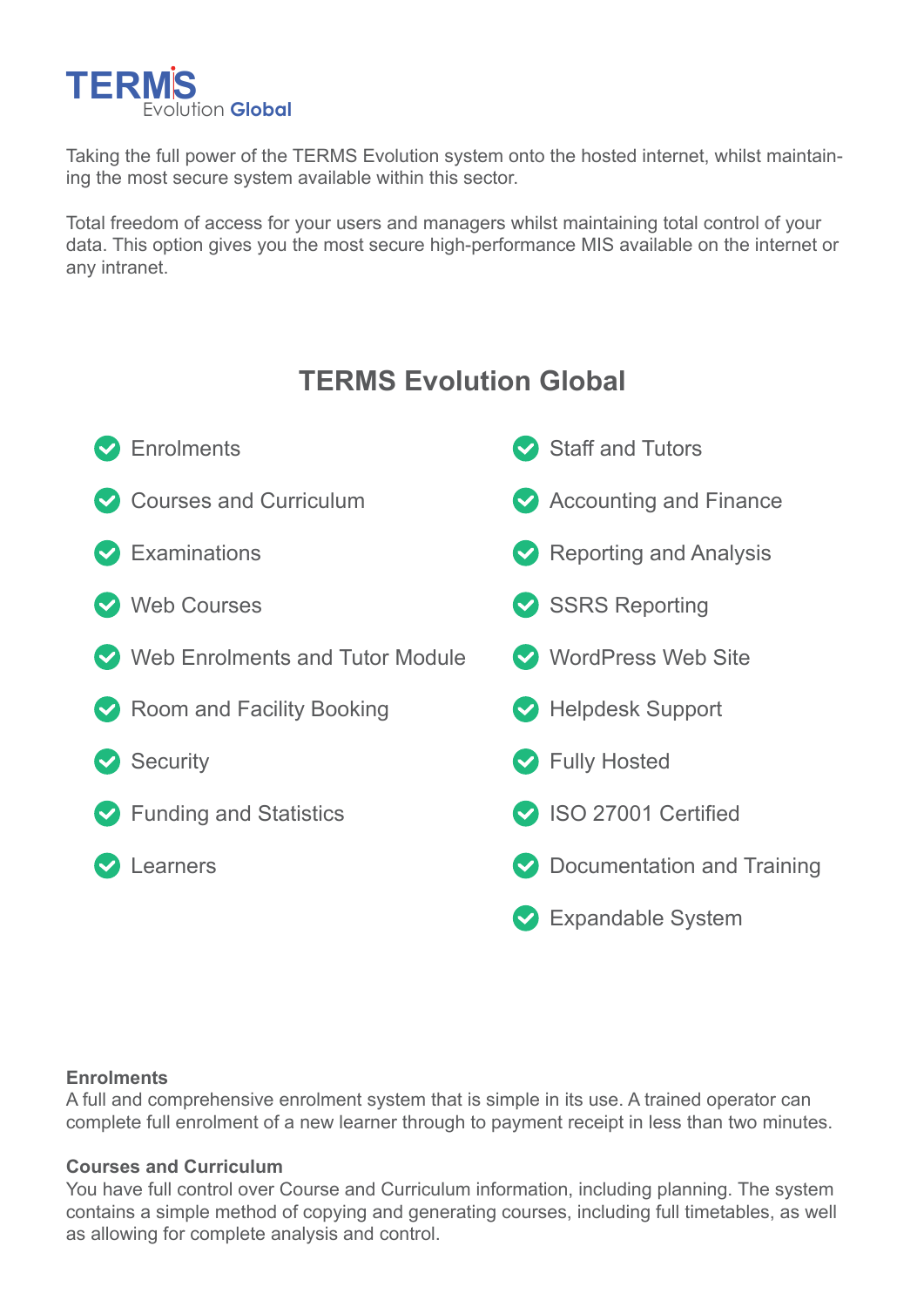

## **Examinations**

Full tracking of Learner details is standard within TERMS Evolution. In addition the system will maintain current and historic details of all Learner activity, providing for reporting and trend analysis.

### **Web Courses**

An integrated web front end system intended for course searching and detailed information, with Google Analytics and Facebook Pixel analysis.

## **Web Enrolments and Tutor Module**

Learners can and pay for courses online. Tutors can mark attendance with online registers and record results where applicable – e.g. for RARPA and IAG sessions.

### **Room and Facility Booking**

A flexible and powerful module that can be used on its own as well as being optionally integrated into the rest of the system. This gives control over any asset that needs to be reserved for a period of time – rooms, equipment, catering, etc. – including the ability to run full conferences.

### **Security**

The most complete security system available in the market, but delivered in such a way that it does not interfere with system use. With data protection issues being a continuing concern, you cannot afford to run an "open" system.

#### **Funding and Statistics**

Offering one of the most in depth and competitive funding modules available that will power your complete funding requirements, whilst retaining historic information for reference and analysis. With the additional Global features, statistics, analysis and reporting can be performed on any funding data or available combination.

#### **Learners**

As the basis for all users, a good Learner system is vital to the successful running of a modern MIS System. You are not limited on the number or nature of Learners, year by year or by license, rather all of your Learners are maintained for full use and analysis.

### **Staff and Tutors**

Staff and Tutors can be simply recorded against Courses, Exams and other Activities and the full power of the Contract and Pay Processing system can be used.

#### **Accounting and Finance**

A complete financial accounting package that will allow you to fully control and report upon all of your financial transactions. You can either use this as your prime accounting package or as a feed, or verification, for your main accounts.

## **Reporting and Analysis**

Reporting and analysis is the resultant need of both management and administration. All versions come with a complete suite of reporting and analysis tools with a report designer available in the Global version.